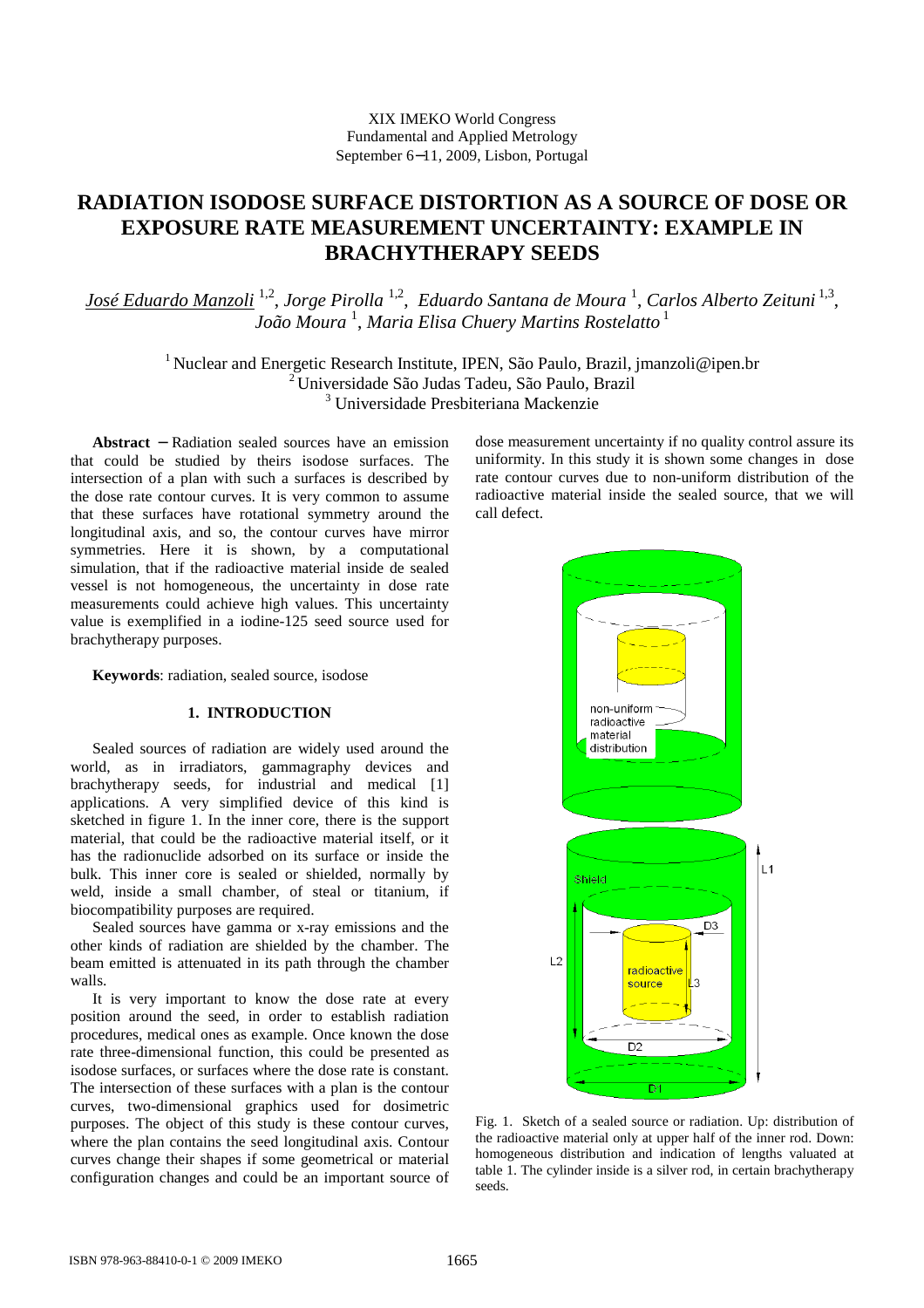## **2. THEORETICAL CONSIDERATIONS**

When a beam of photons passes into an absorbing medium some of the energy carried by the beam is transferred to the medium. In its path, the radiation beam suffers interactions with every material, causing many effects, like scattered photons, high speed electrons creation, bremsstrahlung radiation, ionizations, excitations etc. [2]

The attenuation of a photon beam of intensity I can be expressed by the following equation:

$$
\mathbf{I} = \mathbf{I}_{0} \cdot \mathbf{e}^{-\mu \cdot x} \cdot \mathbf{B}
$$
 (1)

µ is the attenuation coefficient. It depends on the material and on the kind of photon energy. The x term is the thickness of the material where the photon is passing through. B is the photon build-up factor. This function takes into account the photons scattered by the material. B depends on photon energy and geometry of the material too. B could be a very complicated function, it has values higher than one and could assume values as much as 10 to 20 in special situations, but it will not be consider in this study and it is proposed a model that assumes the B=1. So, it is only possible to make relative considerations. As the material and geometries of uniform and non-uniform radioactive distribution situations are very similar, these comparisons are valid.

The numerical procedure in reference [3] consists of finite differences in a cylindrical coordinate system of reference, centered in the middle of the seed, and the z axis coincident with the longitudinal cylindrical axis, see figure 2.



Fig. 2. Two cylindrical finite elements, used by the numerical procedure.

In this study, the  $\rho$  coordinate (distance from the z axis, in a Cartesian system) was discretized in sixty points, nonuniformly. The  $\theta$  coordinate (angle from x axis), was discretized uniformly in twenty points. And the z axis was discretized in one hundred and twenty points, nonuniformly.

 The radioactive region is represented by a great number of points (12000) in the surface of the silver rod, inside the chamber. Each of these points is considered as a punctual source of radiation, and the sum of every point has the effective radioactive activity of the source (considered 1mCi in this study). The simulation procedure calculated the dose rate at many desired point around the seed, considering the contribution of every point source of radiation, taking into account the attenuation when the beam pass through different material until reach the desired point of calculation.

#### **3. RESULTS**

It was simulated a iodine-125 seed, with dimensions and parameters typically used in brachytherapy medical treatment [4-6]. It was obtained the isodose contour curves. The dimensions and other parameters of the seed are in table 1.

Table 1. parameters used in the simulation. Lengths concern to figure 1.

| lengths                    | (mm)           |  |
|----------------------------|----------------|--|
| L1                         | 4,5            |  |
| L2                         | 3,5            |  |
| L <sub>3</sub>             | 3,0            |  |
| D1                         | 0,8            |  |
| D2                         | 0,7            |  |
| D <sub>3</sub>             | 0,5            |  |
| attenuation coefficient, µ | $(mm^{-1})$    |  |
| titanium                   | 2,49           |  |
| silver                     | 41,72          |  |
| air                        | $4,48.10^{-5}$ |  |
| activity                   | $1,0$ mCi      |  |

In figure 3 it is shown the resulting contour curves spaced at 10R/h for three different situations. The *roentgen per hour* is a unit of exposure rate quantity, directly related to *dose rate* unit, from the SI system. At all situations the total net activity was the same, 1,0 mCi.

From these graphics, it is clear the drastic distortion of the isodose curves when defects of this kind are present. In the case of lateral distribution, on the opposite side of the rod, the dose is smaller then the bottom limit of the scale used in that graphic (10 R/h).

This distortion is a very important source of uncertainty in measurements of quantities used on radiotherapeutical procedures, like the *anysotropy factor* [7]. In table 2 it is presented results at four points around the radioactive seed for these two defects and for the homogeneous distribution.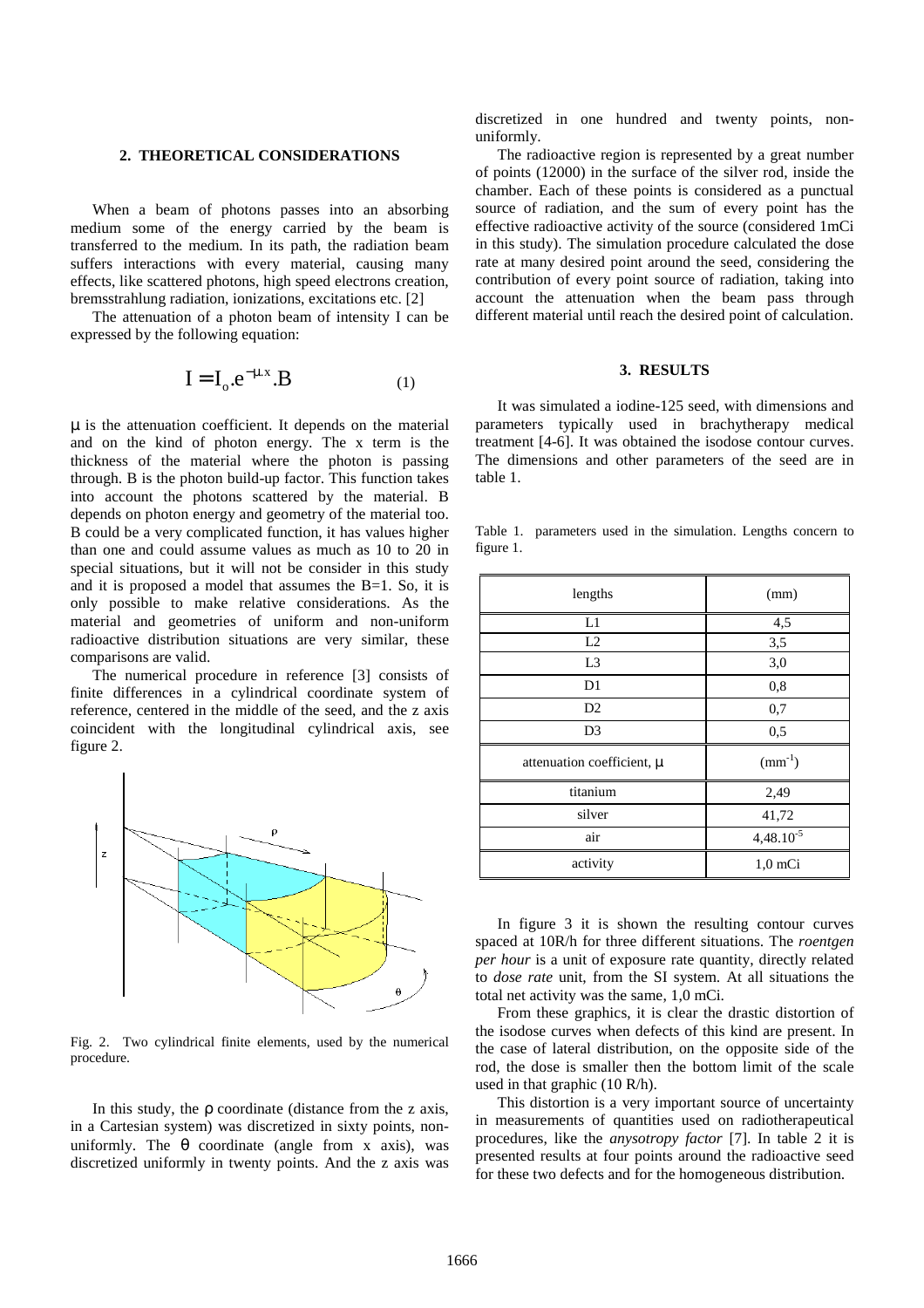

Fig. 4. Indication of the non-uniform distribution of the 125-iodine used in this simulation. In the upper case, the iodine is on the superior half of the rod. In the bottom case, only one longitudinal half of the rod has the iodine. The total amount of iodine is equal inside the chamber for every situation, even on the uniform case.

Table 2. Radiation dose rates (in R/h) at four points around the seed in the homogeneous distribution (H), for longitudinal (LO) and for lateral defect (LA).

| points, mm<br>(abscissa;<br>coordinate) | Н    | LA    | LO   |
|-----------------------------------------|------|-------|------|
| $(-3, 42 \div 0, 263)$                  | 31,9 | 0,436 | 30,5 |
| (3,42; 0,263)                           | 31,9 | 63,3  | 33.3 |
| $(-0,263; -3,95)$                       | 3,38 | 3,32  | 0,00 |
| $(0.263 \div 3.95)$                     | 3,38 | 3,45  | 6.77 |

Fig. 3. Contour curves of radiation dose rate emission from a brachytherapy 125 iodine seed, positioned at the rectangle in the center of the images. The quantity is exposure rate, in R/h, directly related to dose rate. The upper case occurs when the radioactive material is homogeneously distributed; the middle and the bottom ones occur when nonhomogeneous distribution defects are those shown in figure 4, respectively.

For these specific points, there are great differences from the homogeneous distribution to the defects ones.

# **4. CONCLUSIONS**

It is very important to consider the distortion of isodose surfaces as a source of dose rate measurement uncertainty, if no quality control is able to guarantee the uniformity in the radioactive material distribution.